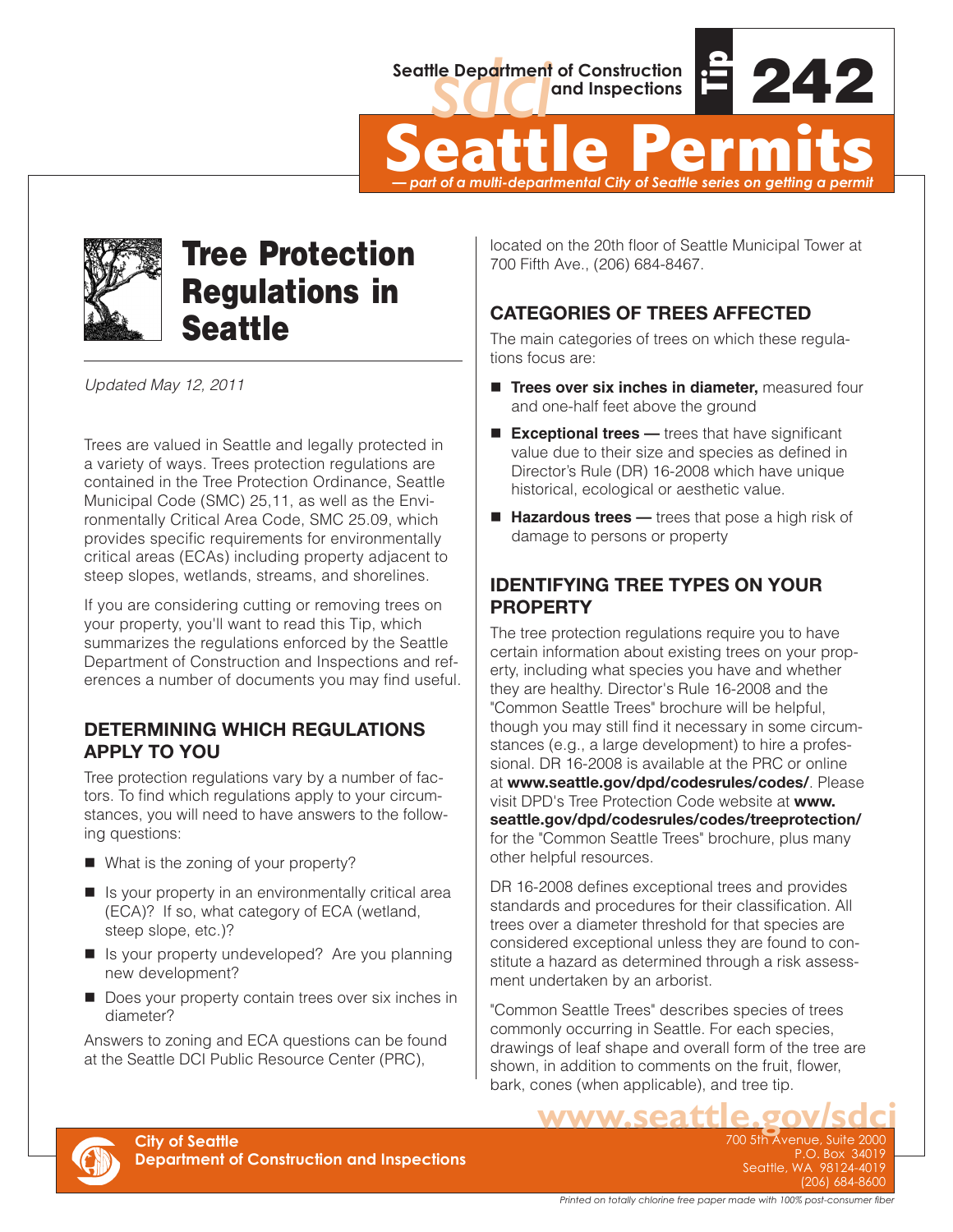### **SUMMARY OF TREE PROTECTION CODE REQUIREMENTS**

Tree protection regulations vary based on location and are summarized below in three categories (undeveloped land, developed land and environmentally critical areas).

#### *Undeveloped Land*

No trees six inches in diameter or greater may be removed on undeveloped lots unless they are found to be hazardous (see Hazardous Tree section of this Tip) or where tree removal is proposed as part of a development (see Tree Protections During Development section of this Tip).

#### *Developed Land*

Tree removal on developed land is limited in all lowrise, midrise, and commercial zones and on single-family lots 5,000 square feet in area or larger as follows unless they are found to be hazardous (see Hazardous Tree section) or where tree removal is proposed as part of a development (see Tree Protections During Development section).

- No exceptional trees may be removed.
- $\blacksquare$  No more than three non-exceptional trees six inches in diameter or greater may be removed on a lot in any one-year period.

No permits are required for removal of trees within these limits; however, removal of hazard trees or tree removal as part of a development may require submittal of documentation as discussed in those sections.

On single family lots less than 5,000 square feet, tree removal is allowed where no development is proposed, but may be limited according to this Tip's Tree Protections During Development section when development is proposed.

#### *Environmentally Critical Areas (ECAs)*

Tree removal in ECAs including steep slopes, creeks, wetlands and shorelines is regulated differently because trees play a critical role in preventing erosion, protecting water quality, and providing habitat. In general, removal of trees and vegetation is only allowed in limited circumstances for normal and routine maintenance, removal when part of an issued building or grading permit, restoration, or mitigation of a hazard tree. Regulations for ECAs are contained in SMC 25.09.320 and are summarized in Tip 331, E*CA: Tree and Vegetation Overview*, and Tip 331A, *ECA: Vegetation Restoration, and 331B, Hazard Trees*.

### **HAZARD TREES**

Hazard trees are trees designated by a qualified professional that have a combination of structural defects and/or disease which makes it subject to a high probability of failure and are located near potential targets. Steps for tree assessment and application instructions are contained in Tip 331B: *Hazard Trees*. Removal of a hazard tree will require approval by Seattle DCI prior to removal except in emergency situations where a tree may be removed prior to approval provided that documentation is submitted afterward. If a hazard tree is located in an environmentally critical area, replanting will also be required for removal of a hazard tree.

### **TREE PROTECTION DURING DEVELOPMENT**

Tree protection requirements during development exist in single-family, lowrise, midrise, and commercial zones as per SMC 25.11, Tree Protection. Development applications must identify all existing trees with a diameter of over six inches on the site plan (including location, size and species/common name). In general, exceptional trees must be retained unless doing so would prevent a project from meeting the development potential of the zone even after available departures from development standards are considered. Specific standards are described by zone below. Most zones also have landscaping requirements that require minimum levels of trees and vegetation which may be met through new and/or retained trees and vegetation. Landscaping requirements are found in each zone's Land Use Code chapter and are summarized at: **http://www.seattle.gov/dpd/codesrules/ codes/treeprotection/**.

### **SINGLE FAMILY AND RESIDENTIAL SMALL LOT ZONES**

Exceptional trees may be removed only if protecting the tree during construction would prevent the maximum allowed lot coverage from being achieved. A single family lot's allowed lot coverage is defined as 35 percent of the lot area or for lots less than 5,000 square feet, 1,000 square feet plus 15 percent of the lot area. Applicants must take advantage of allowed front and/or rear yard departures if this would allow preservation of the tree (see Figure 1). To protect the tree, homes and other structures (up to their "development potential") must be designed to avoid the tree's protection area. The tree protection area may be determined by an arborist based on the condition and location of the tree; however, it is generally

**LEGAL DISCLAIMER:** *This Tip should not be used as a substitute for codes and regulations. The applicant is responsible for compliance with all code and rule requirements, whether or not described in this Tip.*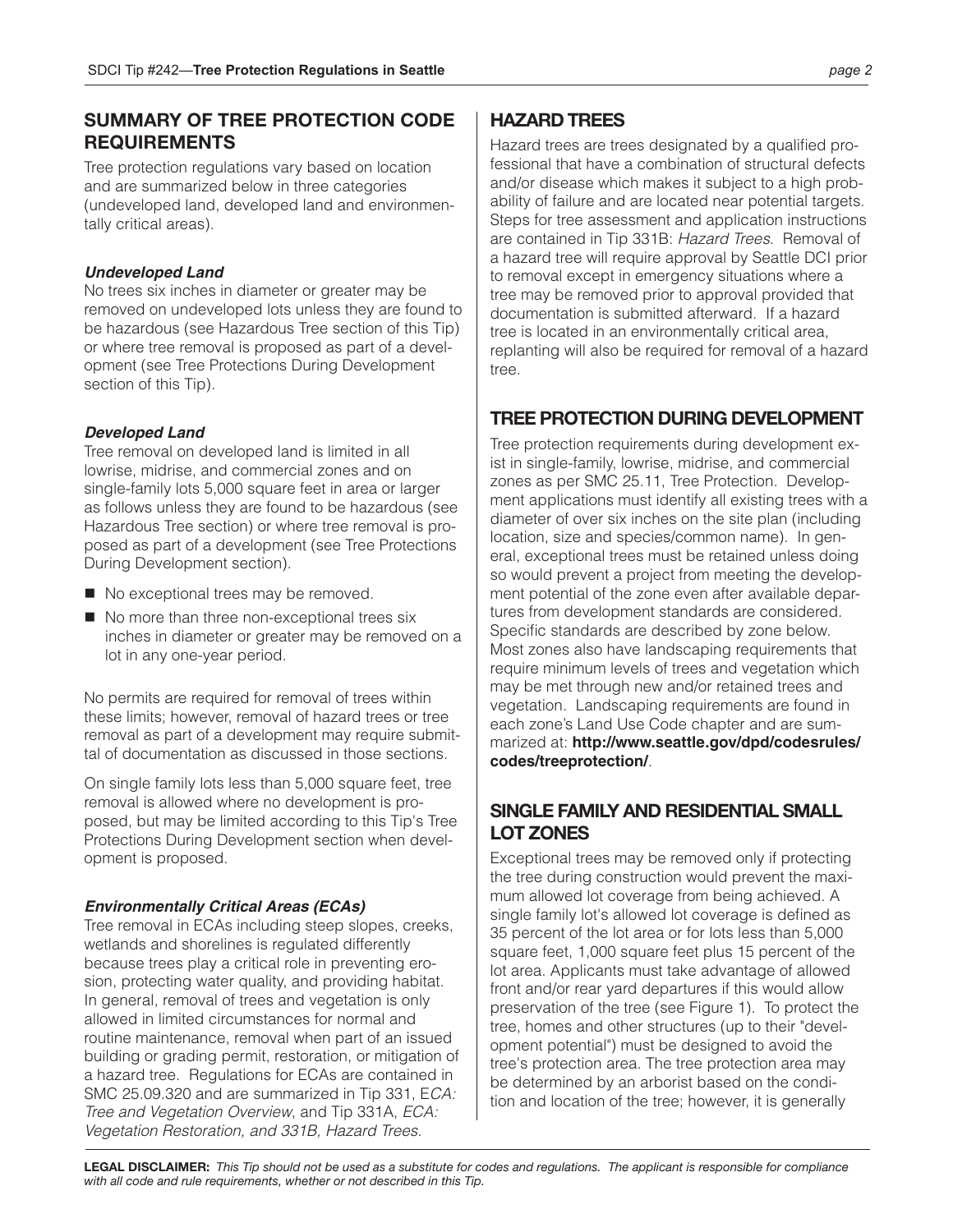considered to be the dripline (an horizontal area equal to the maximum extent of all branches and leaves). If the development potential cannot be achieved in this manner, or if avoiding development in the tree protection area would result in a portion of the house being less than 15 feet in width, then the tree may be removed. Protection of other non-exceptional trees over two feet in diameter is optional, but encouraged. Existing front and/or rear yard departures may be utilized to retain these trees. This information can be found in each zone's Land Use Code chapter and are summarized at: **http://www.seattle.gov/dpd/ codesrules/codes/treeprotection/**.

#### **Figure 1. Example of tree protection in single family zones**



### **Lowrise 1, Lowrise 2 and Lowrise 3 Zones**

If there is an exceptional tree on the site, the project must go through streamlined design review (pursuant to 23.41.018), even if the project is below the design review threshold for number of units, unless the applicant proposes to preserve the tree without departures. Exceptional tree removal is permitted only in limited circumstances where protecting the tree during construction would prevent the maximum allowed floor area from being achieved. A site's allowed floor area in these zones is regulated by floor area ratio limits. The project (up to its "development potential") must use one or more of the following options if it would allow preservation of the tree:

- Development standard adjustments as permitted in streamlined design review pursuant to 23.41.018,
- $\blacksquare$  Development standard departures, including extensions into required setbacks pursuant to 23.41.012.
- $\blacksquare$  Increase in permitted height as permitted in 25.11.070.A.3 of up to 50 feet to the top of a pitched roof with a minimum slope of 6:12 for a principal structure with a base height limit of 40 feet that is subject to the pitched roof provisions of 23.45.514.D. This additional height must be needed to accommodate additional development on an additional floor. The amount of the additional floor area is limited to the amount of floor area lost by avoiding development within the tree protection area.
- Reduction in number of required parking spaces as permitted in 25.11.070.A.3.c.

Applicants may use any of the above departures to retain these trees.



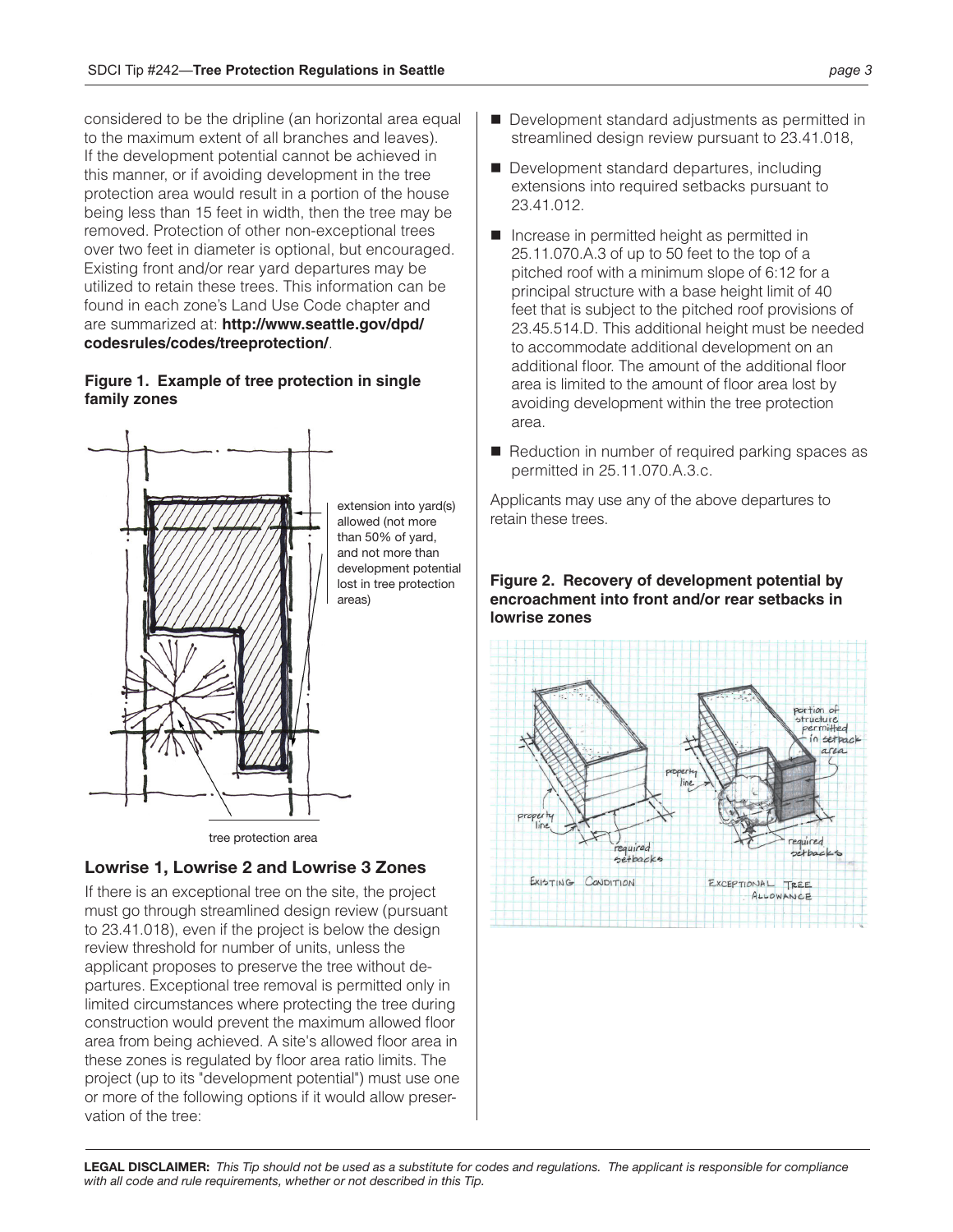#### **Figure 3. Recovery of development potential through increase in height to allow fourth floor in lowrise zones**



### **Midrise and All Commercial Zones**

If there is an exceptional tree on the site, the project must go through streamlined design review (pursuant to 23.41.018) if the project is below the design review threshold for number of units or square footage, unless the applicant proposes to preserve the tree without departures. An exceptional tree may be removed only if avoiding development in the tree protection area could not be achieved by development adjustments or departures through design review and/ or a reduction in required parking spaces. **Protection** of other non-exceptional trees over two feet in diameter is optional, but encouraged. Applicants may utilize design review or parking space reductions to retain these trees.

### **Other Zones**

Tree protection may be required as part of design review and/or SEPA evaluation.

### **REGULATORY FRAMEWORK**

The Seattle Municipal Code (SMC) and Seattle DCI Director's Rules contains regulations concerning trees in a number of sections. The most important regulations and processes are found in the following documents:

### **Seattle Municipal Code**

- $\blacksquare$  Chapter 25.11 Tree Protection
- $\blacksquare$  Section 25.09.320 Environmentally Critical Areas Trees and Vegetation
- Section  $25.05.675N$  State Environmental Policy Act (SEPA)
- $\blacksquare$  Chapter 23.41 Design Review (administrative design review process, waiver of development standards, and plan submittal requirements)
- Gection  $23.22.020$  and  $23.22.040$  Subdivisions
- Gection 23.24.020 and  $23.24.040$  Short plats

### **DPD Director's Rules**

- Director's Rule 10-2011 *Landscape Standards*
- Director's Rule 16-2008 *Designation of Exceptional Trees*

#### **DPD Tips**

- Tip 331, *ECA: Tree and Vegetation Overview*
- Tip 331A, *ECA: Vegetation Restoration*
- Tip 331B, *Hazard Trees*

#### **Design Review-Related Documents**

- Tip 238, *Design Review: General Information*, *Application Instructions, and Submittal Requirements*
- *Design Review Guidelines for Multifamily and Commercial Buildings*

## **Access to Information**

Links to electronic versions of Seattle DCI **Tips, Director's Rules**, and the **Seattle Municipal Code** are available on the "Tools & Resources" page of our website at **www.seattle.gov/sdci**. Paper copies of these documents, as well as additional regulations mentioned in this Tip, are available from our Public Resource Center, located on the 20th floor of Seattle Municipal Tower at 700 Fifth Ave. in downtown Seattle, (206) 684-8467.